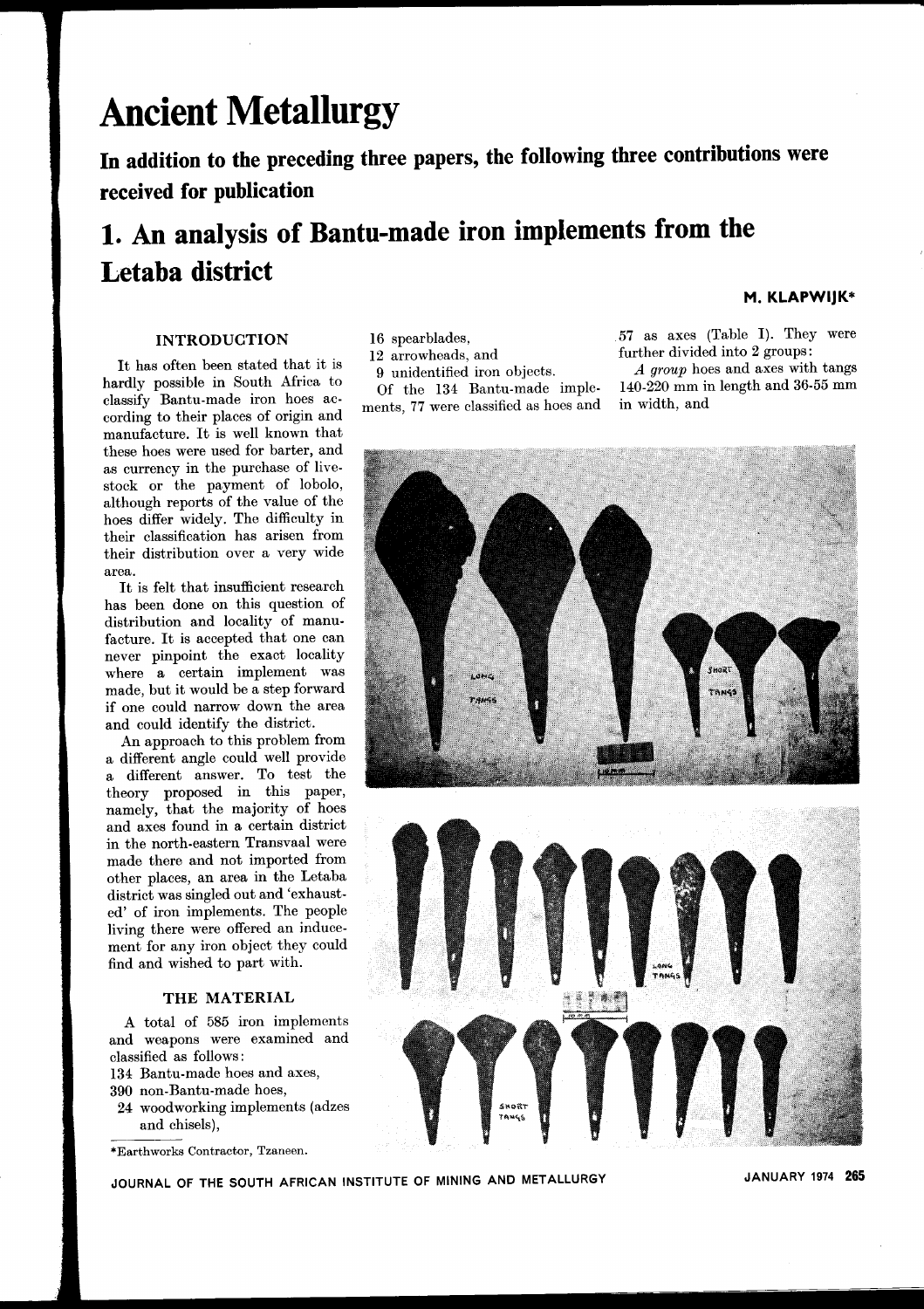*B group* hoes and axes with tangs 110-130 mm in length and 25-38 mm in width.

The A group contained 14 unussd and 4 slightly used hoes (all diamond shaped), 37 used hoes, and 52 worndown hoes that had been used as axes, making a total of 107 implements.

The B group contained only 3 used hoes and 24 axes. The original shape of these implements was probably oval.

Of these 134 implements, 79 hoes and axes, or 60 per cent of the total, came from the test area near Mojadji; the other 40 per cent came from the Letaba district within 20 miles east of Tzaneen. There were 37 different sub-types or shapes present, the classification being based on a difference of more than 1 cm in any measurement. The test area had 17 different sub-types, and 4 of these types accounted for 34 implements, or 42 per cent of the total found in the test area.

The measurements of thickness were not always true because some of the implements were badly corroded. Also, some arbitrary measurement of the tangs was unavoidable because the transition from tang to hoe was not always possible to determine.

Two hoes (unused) and one axe were out of character when compared with the rest of the implements. The hoes were oval-shaped with a tang length of 200 mm and a thickness of 18 mm. The axe had a constricted tang of 120 mm and was of the type Professor Mason<sup>1</sup> described as being a local style from the Louis Trichardt district. These three artifacts were accepted as having been imported into the Letaba district.

# DISCUSSION

This paper is concerned only with Bantu-made hoes and axes, and only a few remarks concerning the other finds will be made.

Although one can say with certainty that all the 134 artifacts were Bantu-made, one cannot state

that all the iron used was also Bantu made. During the eighteenth and nineteenth centuries there was already a large European trade with the coast Bantu, European iron being one of the articles of barter<sup>2, 3</sup>.

The soil of the Letaba district is highly acid, and the rate of corrosion of iron is therefore very high. A comparison of the rate of corrosion of the Bantu hoes under discussion with the non-Bantu ones, raises doubts whether any of these Bantu hoes are older than the others. They were probably made not much later than the beginning of the nineteenth century. Before the introduction of non-Bantu hoes, every scrap of iron was re-smelted by the smiths and only those ancient implements buried in the earth would have survived.

In the northern parts of the Transvaal, especially in the Letaba area, numerous slag heaps, tuyères, and traces of furnaces have been found and are still regularly being discovered. Unfortunately, they are

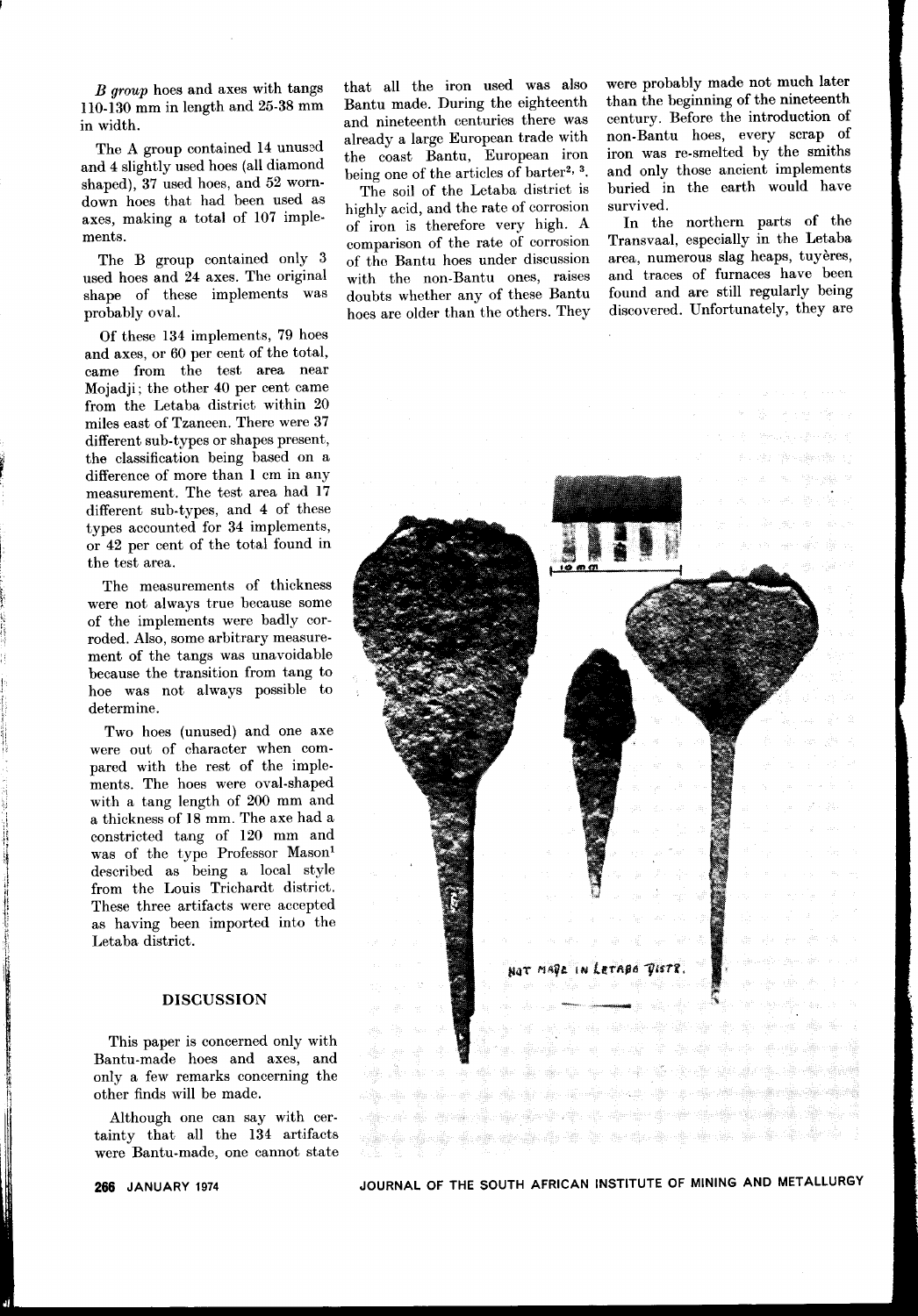| TABLE I<br>ANALYSIS OF 134 BANTU IRON HOES AND AXES |                  |                |                              |                |                         |                         |                 |                   |              |                |               |                                    |                |
|-----------------------------------------------------|------------------|----------------|------------------------------|----------------|-------------------------|-------------------------|-----------------|-------------------|--------------|----------------|---------------|------------------------------------|----------------|
| Marks                                               | No.              | Unused<br>hoes | Used<br>hoes                 | Axes           |                         | Group Total             | Weight          | Overall<br>length | Hoe<br>width | Tang<br>length | Tang<br>width | Tang<br>top<br>thickness thickness | Tang<br>bottom |
|                                                     |                  |                |                              |                |                         |                         | <b>lb</b>       | mm                | mm           | mm             | mm            | mm                                 | mm             |
| $K-S$                                               | 1                | 1              | ı                            | 4              | A                       | 6                       | 18              | 530               | 190          | 220            | 47            | 8                                  | 7              |
| K-O                                                 | $\boldsymbol{2}$ | $\overline{2}$ | 2                            |                | A                       | $\overline{\mathbf{4}}$ | 12              | 480               | 180          | 200            | 47            | 9                                  | 7              |
| $\mathbf K$                                         | 3                | $\mathbf{I}$   | 3                            | 4              | A                       | 8                       | 24              | 480               | 170          | 180            | 46            | 9                                  | 7              |
| <b>KQRTUV</b>                                       | 4                | $\overline{2}$ | 9                            | 5              | A                       | 16                      | 64              | 450               | 160          | 180            | 51            | 9                                  | 7              |
| K                                                   | 5                | $\bf{l}$       | 5                            | 4              | A                       | 10                      | 30              | 420               | 170          | 200            | 50            | 8                                  | 7              |
| $\overline{\mathbf{K}}$                             | 6                |                |                              |                | A                       | 1                       | 3               | 430               | 160          | 200            | 37            | 17                                 | 8              |
|                                                     | 7                |                | 2                            | ı              | A                       | $\overline{\mathbf{4}}$ | 12              | 400               | 170          | 160            | 36            | 10                                 | $\frac{8}{6}$  |
| K<br>K<br>K                                         | 8<br>9           | I              | 4                            | 6              | A                       | $\mathbf{1}$            | 33              | 390               | 160          | 170            | 41            | 8                                  |                |
| $\overline{\mathbf{K}}$                             | 10               |                | 3<br>$\overline{\mathbf{4}}$ | 13<br>3        | A<br>А                  | 17                      | 51<br>24        | 360<br>350        | 160<br>150   | 140<br>140     | 38<br>36      | 12<br>15                           | 9              |
| $\overline{\mathbf{K}}$                             | $\mathbf{11}$    | うすうすうする        |                              |                | A                       | 8<br>$\bf{l}$           | 3               | 450               | 170          | 200            | 22            | 18                                 | 9<br>7         |
| $\overline{\mathbf{K}}$                             | 12               |                |                              | 5              | A                       | 6                       | 18              | 410               | 150          | 170            | 36            | 14                                 | 8              |
| $_{\rm TS}$                                         | 13               |                |                              |                | A                       | $\mathbf{I}$            | 3               | 460               | 150          | 200            | 55            | 8                                  | 6              |
| K                                                   | 14               |                | $\overline{2}$               | 4              | B                       | 6                       | 10              | 280               | 120          | 120            | 29            | 12                                 | 7              |
| $\mathbf K$                                         | 15               |                |                              | 1              | B                       | $\bf{l}$                | $2\frac{1}{2}$  | 300               | 150          | 130            | 36            | 10                                 | 7              |
| $\mathbf K$                                         | 16               |                |                              | 4              | B                       | 4                       | 10              | 320               | 150          | 130            | 28/34         | 9/12                               | 8/9            |
| K                                                   | 17               |                |                              | 1              | $\bf{B}$                | 1                       | $2\frac{1}{2}$  | 300               | 150          | 100            | 38            | 9                                  | 7              |
| $\bf K$                                             | 18               |                |                              | 3              | $\bf{B}$                | 3                       | 7į              | 320               | 150          | 130            | 28            | 13                                 | 8              |
| $\frac{\text{K}}{\text{K}}$                         | 19               |                |                              | $\overline{2}$ | $\bf{B}$                | $\boldsymbol{2}$        | 5.              | 300               | 140          | 130            | 28            | 9                                  | 7              |
|                                                     | 20               |                |                              | 5              | B                       | 5                       | $12\frac{1}{2}$ | 300               | 110          | 130            | 38            | 10                                 | 8              |
| $\bf K$                                             | 21               |                | 1                            | $\overline{2}$ | $\bf{B}$                | 3                       | 74              | 320               | 140          | 110            | 25            | 17                                 | $\bullet$      |
| $\mathbf K$                                         | 21A              |                |                              | $\mathbf{I}$   | $\bf{B}$                | 1                       | ÷               | t                 | t            | 120            | 40            | 8                                  | 10             |
| TM-A                                                | $^{22}$          | 1              |                              |                | $\overline{\mathbf{A}}$ | $\mathbf{l}$            | 3               | 450               | 170          | 180            | 51            | 9                                  | 8              |
| TM-B                                                | 23               |                |                              |                | A                       | 1                       | 3               | 450               | 180          | 190            | 51            | 7                                  | 6              |
| TM C<br>TM-F                                        | 24               | 1              |                              |                | A                       | 1                       | 3               | 470               | 160          | 230            | 62            | 9                                  | $\mathbf{1}$   |
|                                                     | 25               |                | 1                            |                | A                       |                         | 3               | 440               | 160          | 190            | 54            | 9                                  | 7              |
| TM G                                                | 26               |                |                              | 1              | A                       | 1                       | 3               | ŧ                 | t            | 170            | 38            | 17                                 | 7              |

 $\bf{3}$ 

 $\frac{3}{3}$ 

 $\overline{\mathbf{3}}$ 

 $\overline{\mathbf{3}}$ 

 $\overline{\mathbf{3}}$ 

3

 $\overline{\mathbf{3}}$ 

3

396

 $2\frac{1}{2}$ 

Ŧ

 $\mathbf{I}$ 

 $\bf{l}$ 

 $\mathbf{I}$ 

 $\mathbf{I}$ 

 $\mathbf{I}$ 

 $\mathbf{I}$ 

 $\mathbf{I}$ 

 $\frac{1}{1}$ 

134

440

 $\ddot{\tau}$ 

530

+

 $310$ 

470

 $\ddagger$ 

160

†<br>†

190

140

180

 $^\dagger$ 

 $\frac{1}{1}$ 

180

190

190

200

210

230

130

210

150

160

60

53

52

 $5\overline{7}$ 

55

57

33

65

44

48

 $\bf8$ 

 $\boldsymbol{9}$ 

 $\dot{9}$ 

 $\overline{9}$ 

9

 $14$ 

 $\mathbf{Q}$ 

 $12$ 

 $\mathbf{Q}$ 

10

A

 $\mathbf{A}$ 

 $\overline{\mathbf{A}}$ 

 $\overline{\mathbf{A}}$ 

 $\overline{\mathbf{A}}$ 

 $\overline{\mathbf{A}}$ 

 $\overline{B}$ 

 $\overline{A}$ 

 $\overline{A}$ 

 $\overline{A}$ 

 $\mathbf{I}$ 

 $\mathbf{I}$ 

 $\overline{1}$ 

 $\mathbf{I}$ 

Ĭ

 $\mathbf{I}$ 

76

 $\mathbf{I}$ 

 $\mathbf{I}$ 

î

40

\*Bottom of tang broken

†Unknown

TM-H

TM-L

TM-M

TM-N

TM-W

TM-X

 $TM-Z$ 

TM-ZI

 $TM-Z2$ 

TM-Y

processed tang<br>Nos. 6, 11, and 21A were imported into the district

 $18$ 

Diam.: Diamond

Weight calculations are for unused implements (originals)

Nos. 20 and 21 are specially made axes.

27

28

29

30

 $\overline{31}$ 

32

33

34

35

36

also regularly being destroved by road-making, bush-clearing, dambuilding, and even by people who should know better, like the Phalaborwa Town Council, who recently destroyed one of the oldest Iron Age sites in South Africa.

It is reasonable to assume that hundreds of iron makers and smithies were established in this area and were out implements turning and weapons. Not all these individual smiths turned out hoes of the same measurements. The finding of 37 different shapes of hoes and axes within a small area is thus not important. The importance of the test lies in the finding that such a

very high percentage of the same type of hoe came from one small area. That 42 per cent of the implements accounted for only 4 out of 17 different shapes points definitely to the probability that these were made in or very near the test area.

Through dam-building and other earth-working operations in the Letaba district, many Bantu hoes had already been discovered before this exercise was started. Several unused hoes were found near old smelting sites, and the pattern of the 'Letaba' hoes was thus already established (control pattern). The remaining 58 per cent of hoes and axes were similar to both the other

42 per cent and the control pattern; they were undoubtedly also made in the area.

Shape

DIAM.

,, ,,  $,$  $\vec{\text{OVAL}}$ DIAM. ,,  $\ddot{\phantom{a}}$ **OVAL** DIÄM. OVAL ,,

,,

 $,$ ,, ,, ,,  $\mathrm{d}_{\mathrm{DIAM}}^{\ddot{\ddagger}}$ ,,

,,

,,

,,

,,

,,

,,

,,

,,

 $\vec{\mathrm{ovAL}}$ 

DIAM.

,,

,,

 $\overline{7}$ 

 $\boldsymbol{9}$ 

 $\frac{8}{7}$ 

 $\dot{8}$ 

 $\overline{5}$ 

 $\tilde{8}$ 

 $\overline{5}$ 

8

 $\mathbf{a}$ 

Although the Bantu implements used as axes were mostly worn-down hoes with a sharpened edge, there is some evidence in the B group that several implements were specially made as axes and did not start their life as hoes. This evidence is mostly found in the thickness of the tangs and the fact that the generally heavier type of tool always has a short tang.

None of the axes shows any sign of having the tangs re-worked; the midrif or ogee is always in evidence. The B group is also the least cor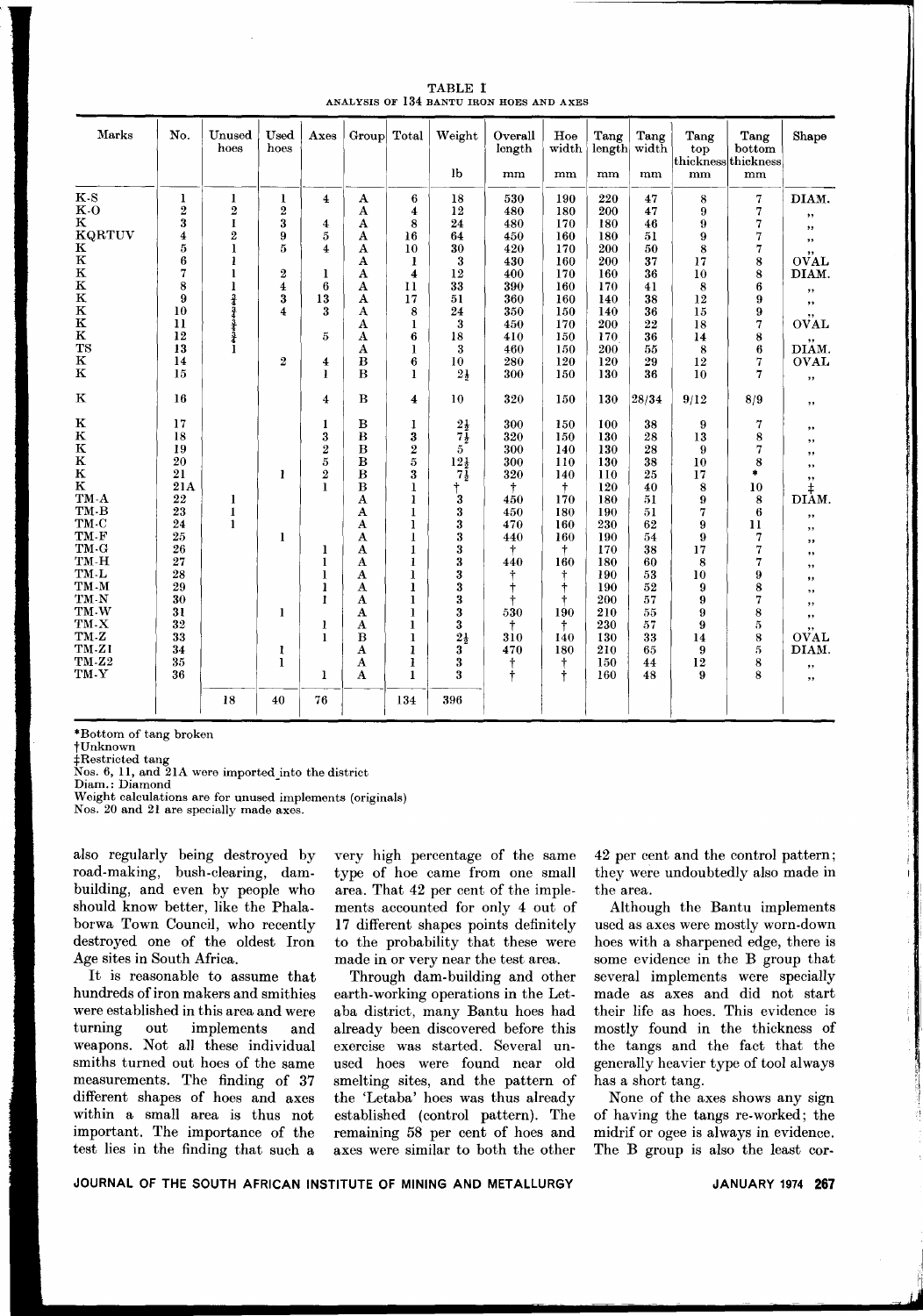roded, which could be evidence that the short tangs were of a much later date than the long-tanged hoes, and that they were therefore made just before the non-Bantu hoes came onto the market or became freely available.

Reports that Bantu hoes made in Mocambique were of the well-known form of the ace of spades comes from H. A. Junod. Whether these spadeshaped hoes were actually Bantu made is doubtful as the Portugesemade product was already being imported in the eighteenth century. Today one is still able to buy these spade-shaped hoes in Lourenco Marques.

The present-day Bantu cannot differentiate between Bantu-made and other hoes. The iron hoes, mostly non-Bantu, along with beer and goat's blood as the main ingredients, still play a part in their ceremonies of ancestor worship.

The 24 wood-working tools consist mostly of chisels and a few adzes; both types were probably made from well-worn axes and broken-off tangs of Bantu-made and other hoes. Many of the wood-working implements found today are modern, and the mounted adze is still in use.

The 390 non-Bantu-made hoes examined ranged from clumsily and roughly forged to well-made implements. Many of them are definitely ancient. Manufacturers' stampmarks have been found on 16 of the hoes, making a proper classification easier. It is probable that, among the 390 items, some very early imported hoes will be found. Work on these hoes is not yet complete.

## MICROPROBE ANALYSIS

Analysis of the slag residue of Bantu iron by an electron-beam microprobe may provide the means of establishing the composition of the iron used in the manufacture of a certain implement.

Mr J. Stanko, of the National Institute for Metallurgy, has recently done some work in this line of research. A sample from a Bantumade hoe from the same Letaba area as discussed here has been examined on a microprobe instrument. After detailing the composition of the iron, Mr Stanko reported as follows:

It thus appears as if the smelter had made his iron without the addition of flux (flux would reduce the softening temperature of the slag), and that the iron ore had only silica as an impurity. The immediate conclusions are that coal was not used as a reducing agent (no sulphur). Phalaborwa or Lydenburg ore was not used (they contain vanadium and titanium and would show up in the slag). In addition the smith was not sophisticated-he did not add limestone (calcium) or bone (calcium plus phosphorus) to his smelting charge. Quite a lot of other points worth noting arise but it would be wise on my part to check some facts before committing myself.

The result of this test is highly significant, and further research along these lines should be encouraged. The next step could be to plot all the known furnace and slag sites, and to have the slag of each site 'microprobed'. If these results are tabulated, it will be an easy matter to correlate the iron composition of a certain implement with this chart and thus pinpoint its origin.

#### **CONCLUSION**

Results from the test show that a small area contained a preponderance of a certain type of hoe, which strongly indicates that the Bantu hoes and axes found in the Letaba district are of local manufacture, the exceptions being easily recognizable.

#### **REFERENCES**

- 1. MASON, R. *Prehistory of the Transvaal,* Johannesburg, University of the Wit-
- watersrand Press, 1962. p. 424. 2. JUNOD, H. A. *The life of a South African tribe,* 1927. vo!. 1, pp. 453-454;
- vo!. 2, pp. 137-142. 3. TIRION, 1. *Tegenwoordige staat van Afrika,* 1763. pp. 617-22.

# **2. An attempt to smelt iron in a Buispoort type of furnace**

Attempts at tracing African smithies capable of smelting iron in the old way proved unsuccessful, and it seems that the ancient art has died out. It is therefore a challenge to the modern technologist to rediscover the lost art of ironmaking as it was practised in Africa before the advent of the European.

Accordingly, it was decided to make an attempt at smelting iron in a primitive African furnace, the Buispoort furnace now in the Open Air Museum, Pretoria, being taken as the model.

#### *Construction of the Furnace*

The furnace was built of a modern refractory that would withstand the high temperatures expected. Like its Buispoort original, the furnace constructed (see Plate I) is slightly oval in shape and measures 90 cm long by 50 cm wide by 80 cm high, tapering to a chimney of 20 by 8 cm. A hole at each end of the furnace permits preparation of the fire and removal of the smelted material. Doors cover these holes, each door itself containing a small hole to

admit a tuyere (a clay pipe) through which air can be blown.

#### *Experimental Method*

**M. E. DINGLE\*. j. STANKOt. and D. D. HOWAT\***

A fire was made on the base of the furnace, and, when it was burning, charcoal was placed on top of the fire and the tuyeres were placed in position. The air was then switched on. (Compressed air-and not air from a bellows-was used). When the charcoal was burning satisfactorily, the doors were sealed with fireclay and the furnace was filled, via the chimney, with charcoal. After one hour, which was the time allowed for operating temp-

<sup>\*</sup>University of the Witwaters-

rand, Johannesburg.

tNational Institute for Metallurgy, Johannesburg.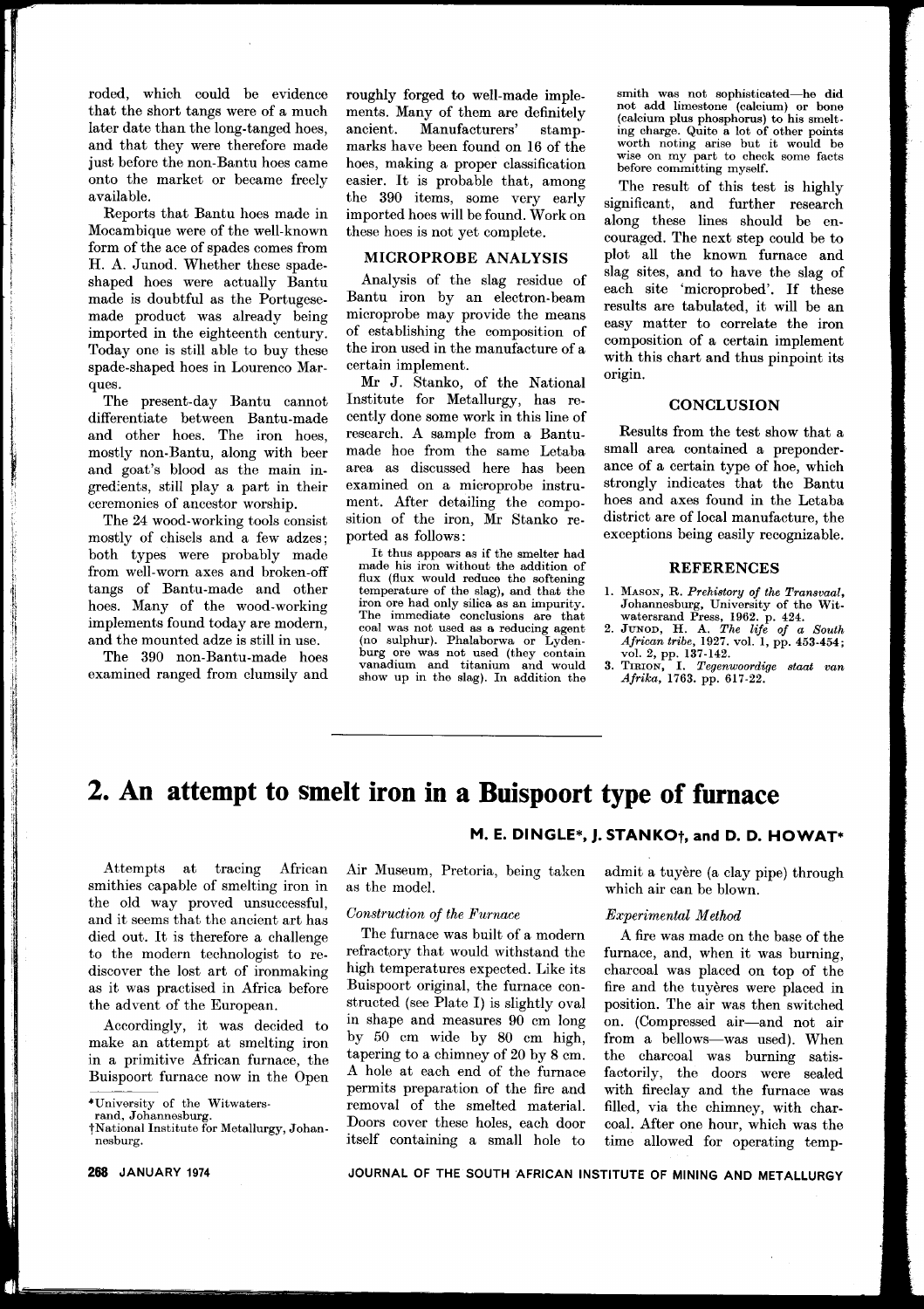erature to be reached, the furnace was filled with charcoal and 500 grams of ore were placed on top of the charcoal level. As this level dropped, more ore and charcoal were charged to the furnace in weighed amounts. After several hours, the charging was stopped, but the airflow was continued until the level of the bed had dropped to half the furnace height. The air was then switched off and the furnace sealed. The following morning the doors were opened and the contents removed for examination.

Sixteen smelts were made with varying parameters, which included air flowrate, charcoal type and size, and ore type.

#### *Results*

High-grade ores such as those used in modern ironmaking practice were found to form pellets, instead of a coherent mass of forgable iron. Very low-grade ores formed large amounts of slag and no iron. The ore giving the best results was one having an iron content of about 55 per cent.

Blasts of more than 200 l/min



**Plate I-The experimental furnace.**

were necessary to produce the temperatures of over 1l00°C required for reduction.

Hard, dense charcoal did not burn well, and temperatures were lower than when a softer charcoal was used.

Smelting times of about 8 hours were insufficient to produce enough iron for the manufacture of a hoe. However, when a high blast rate and an active (soft) charcoal were used, the iron produced would have been sufficient for the making of a small arrowhead and a large nail.

Forging proved difficult initially, and temperatures of about I200°C were found to be necessary because of the entrapped slag. However, when the slag was reduced by hammering, forging became easier and could be done at lower temperatures-as low as 800 °C.

The microstructures of the products show that the iron produced in this way has a carbon content of between 0 and 1,2 per cent.

#### *Conclusion*

The experiment showed that the smelting of iron in a primitive furnace is not as simple as was at first thought. Much work has still to be done before an account can be given of exactly how the African smith produced iron in the last century.

# **Ancient metallurgical practices in the Rooiberg area**

Very little is really known about ancient smelting techniques at Rooiberg, and most of the papers about the ancients of this area have dealt mainly with the mining methods of fire-setting and chipping with gad and stone hammers. These are referred to in our discussion of ancient mining. Here, we should like to give a brief description of smelting methods and techniques as we envisage them, and of the areas in which the smelting occurred.

To our knowledge, no complete tin-smelting ovens have as yet been unearthed at Rooiberg. The ovens used were probably similar in shape, but smaller, than the iron-smelting ovens found in the western Trans-

\*Rooiberg Tin Mine.

vaal. Those dome-shaped ovens were approximately  $1\frac{1}{2}$  m in height and 1 m in diameter, with three slots approximately 400 mm in height and 200 mm in width at 120 ° to each other. Through the tuyères that protruded from these slots, air was blown by means of bellows to give the correct temperature for smelting. Excavations on the farm Vellefontein adjoining Rooiberg revealed a portion of a copper-smelting oven elliptical in shape and much smaller in size than the iron ovens described. The length along the major axis was approximately 450 mm and along the minor axis 300 mm. The height of the oven was about 700 mm.

The bellows used consisted of a

## **H. WHITE\* and G. ST. j. OXLEY OXLAND\***

long nozzle made from a straightened waterbuck horn secured to a hide bag. The straightening of such a horn can be achieved by boiling it until soft and then tying it to a stick to cool.

Smelterskop, named from the slags and ore found there, and described by Max Bauman<sup>1</sup> as an acropolis overlooking Rooiberg, was not the only smelting site in the area. Excavations 13 km to the south-east and 24 km to the northwest of Smelterskop have revealed large amounts of slag (iron and copper, but not tin), potsherds, and broken tuyeres. This leads one to believe that most of the ancient workings were covered over after they had been worked out, as there

**JOURNAL OF THE SOUTH AFRICAN INSTITUTE OF MINING AND METALLURGY**